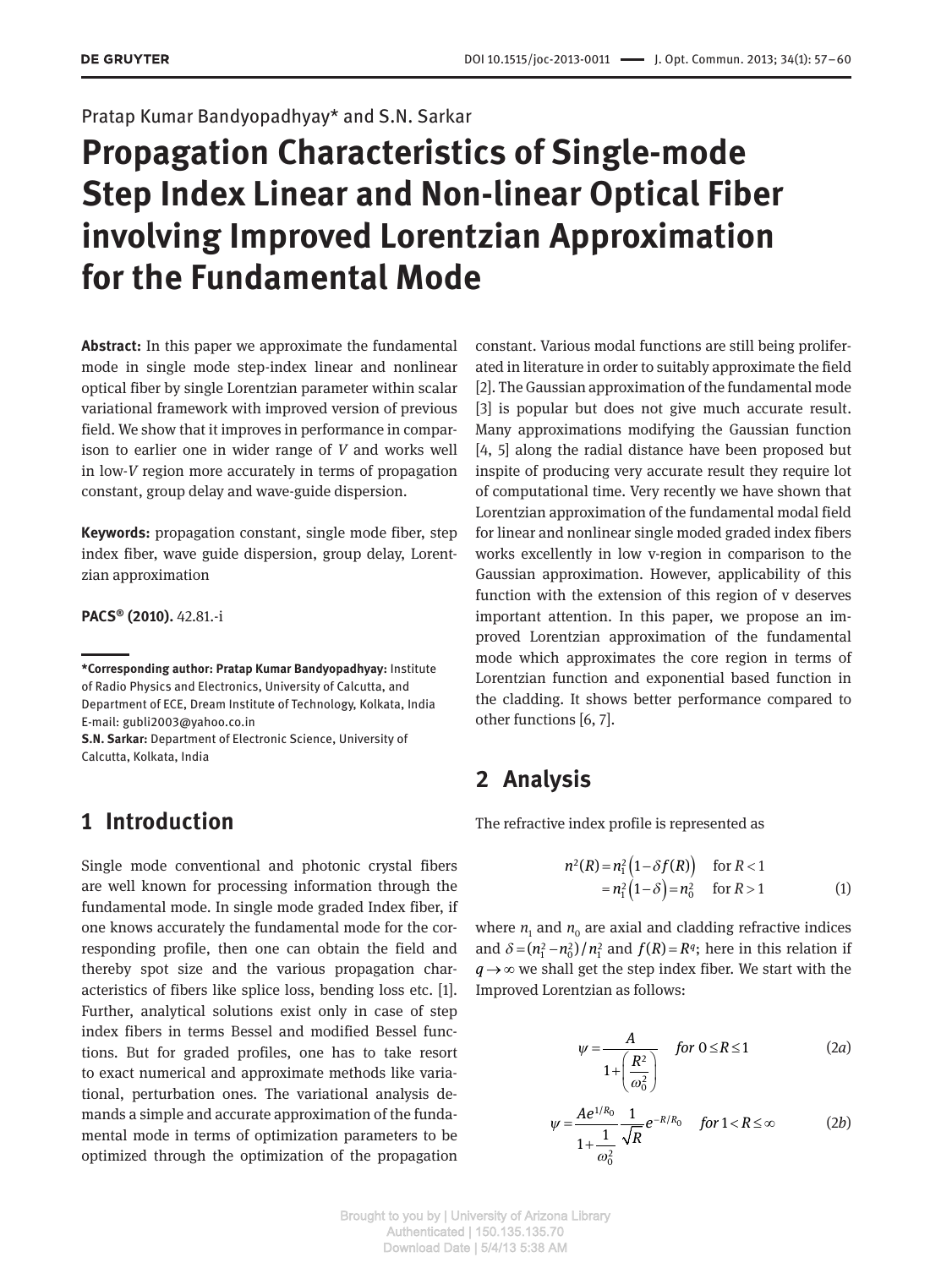with *R* being normalized radial distance  $R = r/a$ ; *a* is the  $\cos$  radius.  $R_{0}$ ,  $\omega_{0}$  are Lorentzian parameters and  $A$  is constant. We get the relation between the parameters by differentiating both the function and equating afterwards with the value of  $R = 1$ . This gives the relation between  $R_0$ and  $\omega_{\text{o}}$  as follows.

$$
-\frac{2A}{\omega_0^2(1+\frac{1}{\omega_0^2})^2} = -\frac{A}{R_0\left(1+\frac{1}{\omega_0^2}\right)} - \frac{A}{2\left(1+\frac{1}{\omega_0^2}\right)}
$$

and subsequently,

$$
R_0 = \frac{2(1 + \omega_0^2)}{3 - \omega_0^2} \tag{3}
$$

The wave equation obtained from Maxwell's equations of electromagnetic wave propagation for the fundamental mode is,

$$
\frac{1}{R}\frac{d}{dR}\left(R\frac{d\psi}{dR}\right)+a^2\left(k_0^2n^2(R)-\beta^2\right)\psi(r)=0\tag{4}
$$

where  $\psi = \psi(R)$  is the electric field and  $k_0$  is the free space wave vector with  $\beta$  as propagation constant; again the above refractive index *n*(*R*) under non linearity is expressed as

$$
n^{2}(R) = n_{L}^{2}(R) + 2n_{L}(R)n_{2}I
$$
 (5)

where  $n_{L}(R)$  is linear refractive index,  $n_{2}$  being the non linear coefficient of refractive index in *m*<sup>2</sup> /*w* and the local power intensity *I* is given by

$$
I = \frac{1}{2} n_0 c \varepsilon_0 \, |\psi(R)|^2 \tag{6}
$$

Here  $c$  being the velocity of light in free space, and  $\varepsilon_0$  is dielectric permittivity in free space. Putting the value of *I* of (6) in (5) we get,

$$
n^{2}(R) = n_{L}^{2}(R) + \alpha |\psi(R)|^{2}
$$
 (7)

$$
\alpha = n_0^2 n_2 c \varepsilon_0 \tag{8}
$$

where (4) can be written as

$$
\beta^{2} = \frac{k_{0}^{2} \int_{0}^{\infty} [n_{L}^{2}(R) + \alpha \psi^{2}(R)] \psi^{2}(R) dR - \frac{1}{a^{2}} \int_{0}^{\infty} R(\frac{d\psi(R)}{dR})^{2} dR}{\int_{0}^{\infty} \psi^{2}(R) R dR}
$$
\n(9)

After little computation, U<sup>2</sup> becomes

$$
\frac{V^2 \int_1^{\infty} \psi^2(R)R dR + \int_0^{\infty} \frac{(d\psi(R))}{d} R dR + V^2 \int_0^{\infty} F(R) \psi^2(R)R dR - V \int_0^{\infty} \frac{\alpha}{(n_1^2 - n_0^2)} \psi^4(R)R dR}{\int (R)R dR}
$$
\n(10)

where  $U^2 = a \sqrt{k_0^2 n_1^2(R)} - \beta^2$  and  $V^2 = a^2 k_0^2 (n_1^2 - n_0^2)$ . Here, *U* and *V* are the normalized propagation constant and normalized frequency.

We know that  $f(R)$  is zero for step index fiber the equation (10) reduces to

$$
U^2 = \frac{V^2 \int_1^\infty \psi^2(R) \rho dR + \int_0^\infty \left(\frac{d\psi(R)}{dR}\right)^2 R dR - \gamma V^2 \int_0^\infty \psi^4(R) R dR}{\int_0^\infty \psi^2(\rho) \rho d\rho}
$$
(11)

Now we propose the Improved Lorentzian approximation of the fundamental mode as given in (2a) and (2b) in (11). After integrating, the final relation of

$$
U^2 = \frac{A+B+C}{D} \tag{12}
$$

where

$$
A = \frac{V^2 R_0}{2} \tag{13}
$$

$$
B = \frac{1}{3} \left[ \left( \frac{4R_0}{3R_0 - 2} \right)^3 - 1 \right] \left( \frac{4R_0}{3R_0 - 2} \right)^{-2}
$$
(14)

$$
C = e^{2/R_0} \left(\frac{4R_0}{3R_0 - 2}\right)^{-1} \left[\frac{e^{-2/R_0}}{2R_0} + \frac{1}{R_0} \int_{2/R_0}^{\infty} e^{-z} \frac{dz}{z} + R_0 \int_{2/R_0}^{\infty} e^{-z} \frac{dz}{z^2}\right]
$$
(15)

$$
D = \frac{1}{2} + \frac{3R_0 - 2}{8} \tag{16}
$$

Above expression of  $U^2$  is optimized to obtain the relation between Lorentzian parameter and normalized frequency *V* by variational approach.

#### **3 Results and discussion**

Based on the above analysis, we study how the present calculations involving single parameter Improvd Lorentzian approximation is excellently matching in the low *V*-region in comparison to previous version [7]. When we compare the results obtained from both approximations and those of the analytical field and exact numerical field in case of linear step profile we find improved Lorentzian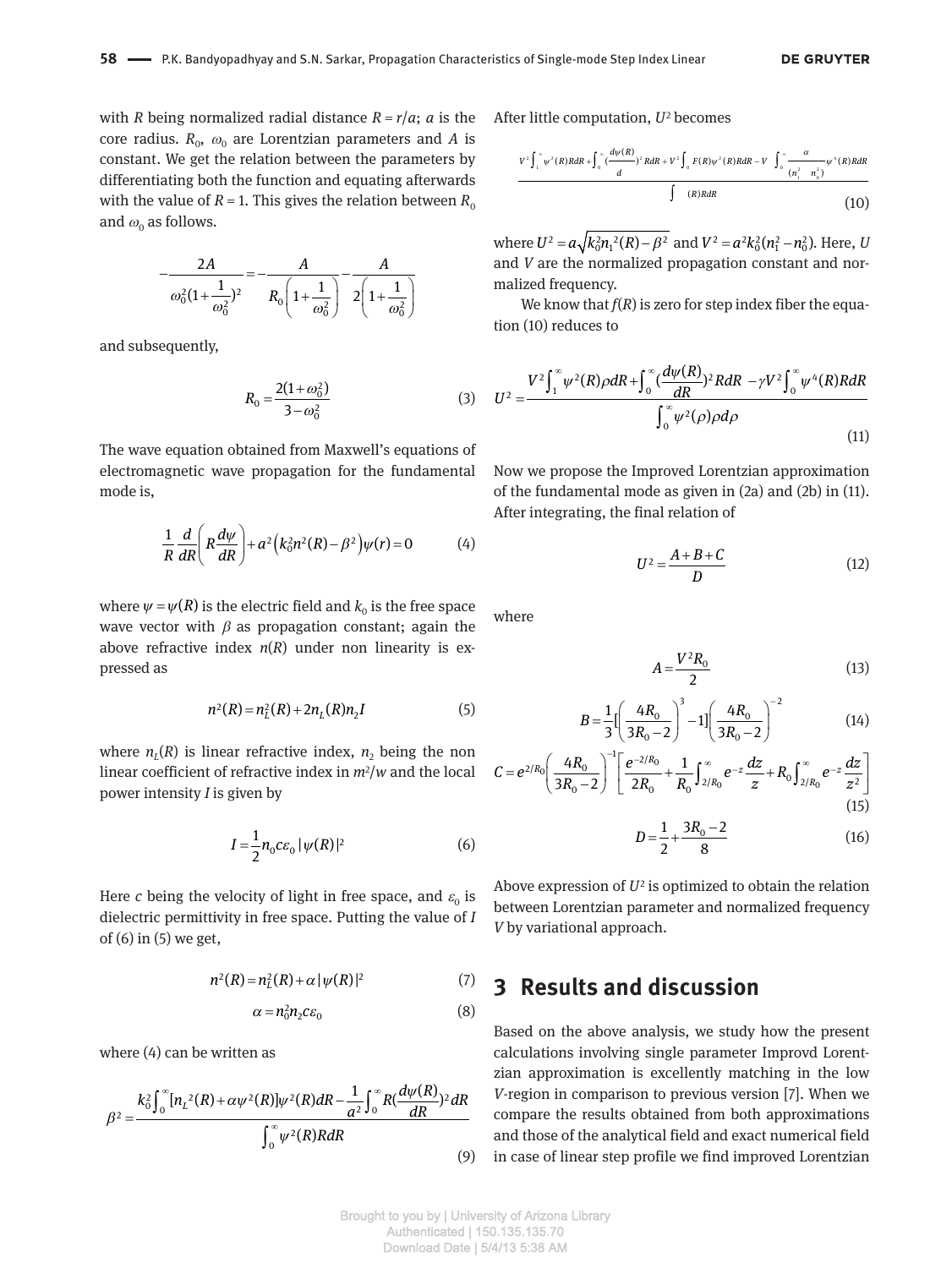

**Fig. 1:** Field vs. radial distance along the optical fiber at V = 1.9



**Fig. 2:** U vs. V (normalised frequency)  $[U^2 = k^2 n_1^2 - \beta^2]$ 

shows better matching with that of analytical. We find the fundamental field for analytical by solving Bessel and modified Bessel equation and compare the fundamental field of Lorentzian and improved Lorentzian by the method of variational approach as shown in Fig. 1. Here, analytical field is much coinciding with improved Lorentzian than ordinary Lorentzian shown by blue colour graph. The plot is shown for  $V = 1.9$ . Another plot is depicted in the linear optical fiber where we plot *U* vs *V* in Fig. 2 where improved Lorentzian gives same response as ordinary Lorentzian.

In Fig. 3 we present the comparison of normalized propagation constant, *b*(*V*) vs. *V* with same three curves with blue indicating the Lorentzian, red indicating the improved Lorentzian and black as usual analytical.



**Fig. 3:** b(V) (normalized propagation constant) vs. V (normalised frequency)



**Fig. 4:** d(V) (normalized group delay) vs. V (normalised frequency)

Here also the improved Lorentzian better matching with analytical than ordinary Lorentzian with analytical.

In Fig. 4 we show the graph based on group delay, *d*(*V*) vs. normalized frequency or *V* parameter for same three cases. Here also, we find the improved Lorentzian is excellently matching with analytical.

In Fig. 5 we see how group velocity dispersion behave in comparison with analytical. The improved Lorentzian shows better trend compared to ordinary Lorentzian. Here one can use improved Lorentzian for less amount of dispersion in case of bit propagation because of less effect of dispersion.

We present Table 1 to give the nonlinear effect due to three cases like improved Lorentzian, Lorentzian and exact numerical. We find in Table 1 the nonlinear values